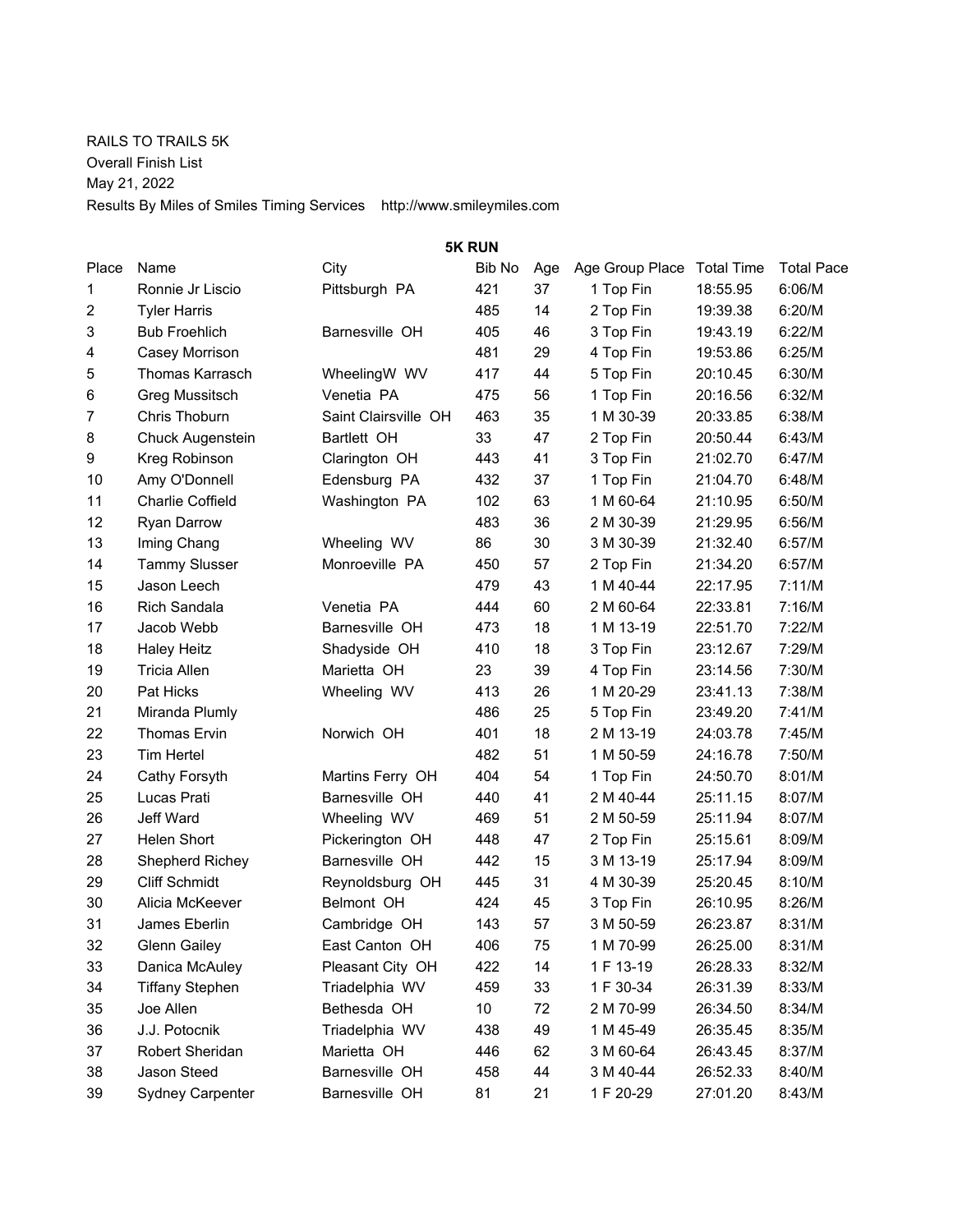| 40 | <b>Todd Heitz</b>          | Shadyside OH         | 412 | 44             | 4 M 40-44 | 27:04.44 | 8:44/M  |
|----|----------------------------|----------------------|-----|----------------|-----------|----------|---------|
| 41 | <b>Ashley Colvin</b>       | Salesville OH        | 112 | 34             | 2 F 30-34 | 27:10.20 | 8:46/M  |
| 42 | Eric Smith                 | Bellaire OH          | 452 | 43             | 5 M 40-44 | 27:14.11 | 8:47/M  |
| 43 | Jackson Blagg              | New Concord OH       | 47  | 16             | 4 M 13-19 | 27:25.88 | 8:51/M  |
| 44 | Savannah Flanigan          | New Concord OH       | 403 | 16             | 2 F 13-19 | 27:27.20 | 8:51/M  |
| 45 | <b>Justin Morris</b>       | Cambridge OH         | 430 | 33             | 5 M 30-39 | 27:49.45 | 8:58/M  |
| 46 | <b>Rick Shimble</b>        | Bellaire OH          | 447 | 58             | 4 M 50-59 | 27:53.11 | 9:00/M  |
| 47 | Colton O'Donnell           | Edensburg PA         | 433 | 8              | 1 M 1-12  | 28:04.30 | 9:03/M  |
| 48 | Dylan O'Donnell            | Edensburg PA         | 434 | 6              | 2 M 1-12  | 28:05.01 | 9:04/M  |
| 49 | Melissa Meyers             | Saint Clairsville OH | 426 | 39             | 1 F 35-39 | 28:14.45 | 9:06/M  |
| 50 | Doug Midcap                | Wheeling WV          | 427 | 60             | 4 M 60-64 | 28:20.69 | 9:08/M  |
| 51 | Jim Warner                 | Louisville OH        | 471 | 73             | 3 M 70-99 | 28:46.97 | 9:17/M  |
| 52 | Olivia McKeever            | Belmont OH           | 425 | 15             | 3 F 13-19 | 28:55.91 | 9:20/M  |
| 53 | <b>Christine Clagett</b>   |                      | 478 | 57             | 1 F 50-59 | 28:56.31 | 9:20/M  |
| 54 | <b>Tiffany Morris</b>      | Cambridge OH         | 431 | 33             | 3 F 30-34 | 29:03.20 | 9:22/M  |
| 55 | Jeff Hiestand              | New Martinsville WV  | 414 | 49             | 2 M 45-49 | 29:06.68 | 9:23/M  |
| 56 | Dan Porch                  | Saint Clairsville OH | 437 | 65             | 1 M 65-69 | 29:10.94 | 9:25/M  |
| 57 | Amanda Kastrevec           | Shadyside OH         | 418 | 41             | 1 F 40-44 | 29:16.42 | 9:26/M  |
| 58 | Pamela Addis               | Mineral Wells WV     | 4   | 60             | 1 F 60-69 | 30:09.67 | 9:44/M  |
| 59 | Wiliam A Childers Jr       | Wheeling WV          | 98  | 53             | 5 M 50-59 | 30:18.84 | 9:46/M  |
| 60 | Don Coleman                | Canonsburg PA        | 111 | 62             | 5 M 60-64 | 30:21.94 | 9:47/M  |
| 61 | Jeffrey Smith              | St. Clairsville OH   | 455 | 47             | 3 M 45-49 | 30:33.88 | 9:51/M  |
| 62 | <b>Richard Klempa</b>      | Bellaire OH          | 420 | 69             | 2 M 65-69 | 30:55.27 | 9:58/M  |
| 63 | Gretchen Combs             | Senecaville OH       | 113 | 48             | 1 F 45-49 | 31:07.81 | 10:02/M |
| 64 | Mya McEndree               | Barnesville OH       | 423 | 21             | 2 F 20-29 | 31:11.64 | 10:04/M |
| 65 | <b>Chandler Dunn</b>       | Wheeling WV          | 140 | 23             | 2 M 20-29 | 31:15.94 | 10:05/M |
| 66 | Shelly Ward                | Wheeling WV          | 470 | 48             | 2 F 45-49 | 31:17.37 | 10:05/M |
| 67 | Nicole Heitz               | Shadyside OH         | 411 | 37             | 2 F 35-39 | 31:19.19 | 10:06/M |
| 68 | Pat Calmbacher             | Triadelphia WV       | 67  | 64             | 6 M 60-64 | 31:44.60 | 10:14/M |
| 69 | <b>Christopher Guthrie</b> | Wheeling WV          | 408 | 34             | 6 M 30-39 | 32:07.00 | 10:22/M |
| 70 | Tambi Wade                 | Mingo Junction OH    | 468 | 49             | 3 F 45-49 | 32:12.45 | 10:23/M |
| 71 | LJ Prati                   | Barnesville OH       | 439 | $\overline{7}$ | 3 M 1-12  | 32:44.55 | 10:34/M |
| 72 | Diana Cline                | Marietta OH          | 100 | 60             | 2 F 60-69 | 33:13.57 | 10:43/M |
| 73 | Robin Sponhaltz            | Saint Clairsville OH | 457 | 45             | 4 F 45-49 | 33:43.87 | 10:53/M |
| 74 | Robert Webb                | Barnesville OH       | 474 | 52             | 6 M 50-59 | 34:10.36 | 11:01/M |
| 75 | Kristine Midcap            | Wheeling WV          | 428 | 52             | 2 F 50-59 | 34:11.68 | 11:02/M |
| 76 | Connie Rich                | Quaker City OH       | 441 | 67             | 3 F 60-69 | 34:31.19 | 11:08/M |
| 77 | Kinsey Guthrie             | Wheeling WV          | 409 | 32             | 4 F 30-34 | 34:47.95 | 11:13/M |
| 78 | Gary Bennett               |                      | 668 | 54             | 7 M 50-59 | 34:59.41 | 11:17/M |
| 79 | Brennan Droppleman         | Moundsville WV       | 121 | 11             | 4 M 1-12  | 35:07.35 | 11:20/M |
| 80 | J.Gary Sutton              | Pittsburgh PA        | 462 | 66             | 3 M 65-69 | 35:23.19 | 11:25/M |
| 81 | Debbie Calmbacher          | Triadelphia WV       | 66  | 63             | 4 F 60-69 | 35:30.33 | 11:27/M |
| 82 | Melissa Sisarcick          | Wheeling WV          | 449 | 47             | 5 F 45-49 | 35:31.15 | 11:27/M |
| 83 | <b>Timothy Erwine</b>      | Barnesville OH       | 402 | 72             | 4 M 70-99 | 36:57.86 | 11:55/M |
| 84 | <b>Steven Street</b>       | Shadyside OH         | 461 | 18             | 5 M 13-19 | 37:02.34 | 11:57/M |
| 85 | <b>Misty Smith</b>         | Bellaire OH          | 456 | 45             | 6 F 45-49 | 37:19.45 | 12:02/M |
| 86 | Kasie Droppleman           | Moundsville WV       | 133 | 35             | 3 F 35-39 | 38:09.94 | 12:18/M |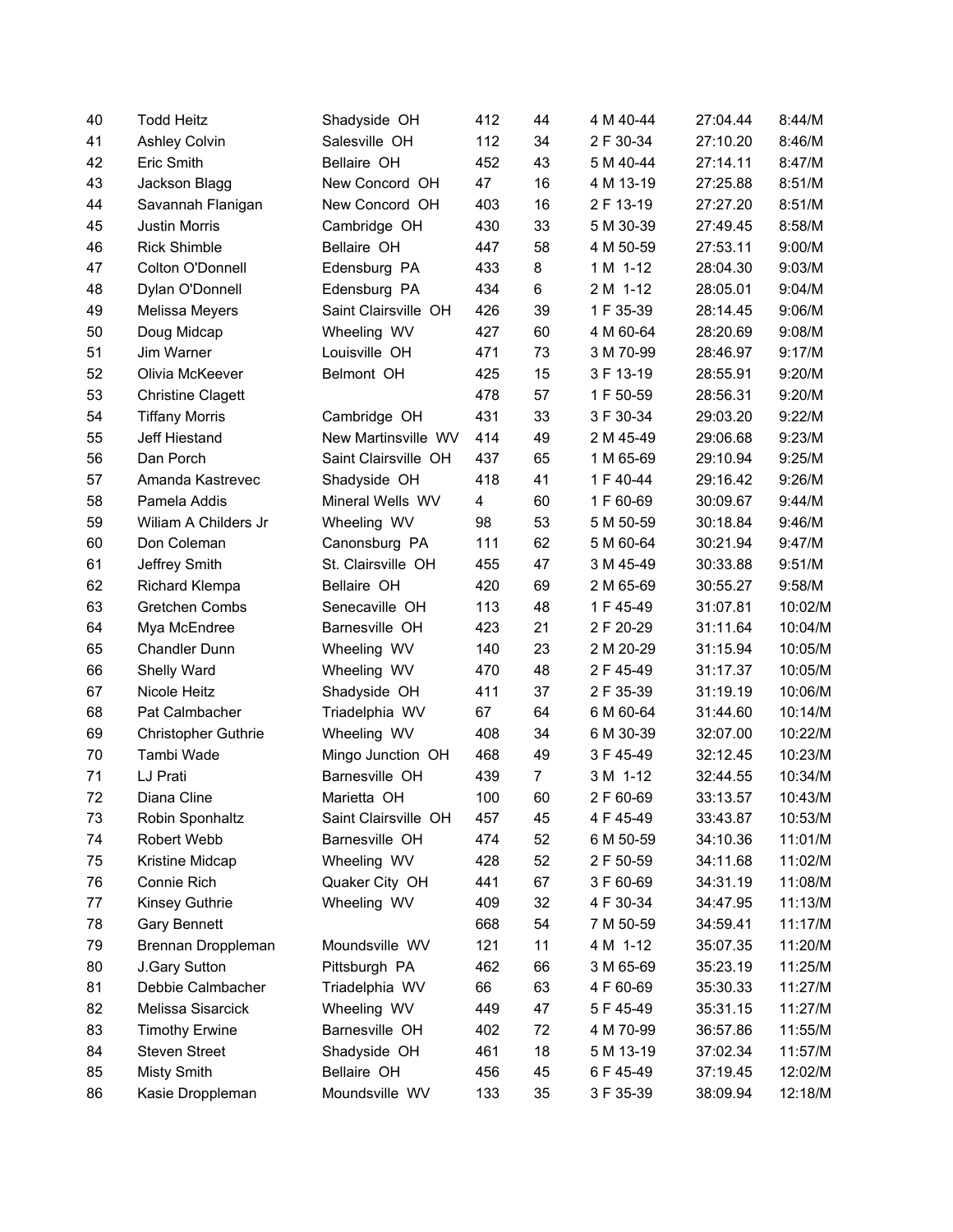| 87  | Galen Wade           | Mingo Junction OH | 465 | 51 | 8 M 50-59 | 39:21.35 | 12:42/M |
|-----|----------------------|-------------------|-----|----|-----------|----------|---------|
| 88  | Anthony Brown        | Quaker City OH    | 65  | 35 | 7 M 30-39 | 39:50.56 | 12:51/M |
| 89  | C. Lee Archer        | Vincent OH        | 27  | 81 | 5 M 70-99 | 40:08.81 | 12:57/M |
| 90  | <b>Brandy Miller</b> | Moundsville WV    | 429 | 48 | 7 F 45-49 | 40:35.39 | 13:05/M |
| 91  | Ross Droppleman      | Moundsville WV    | 136 | 33 | 8 M 30-39 | 40:58.44 | 13:13/M |
| 92  | Gavin Droppleman     | Moundsville WV    | 132 | 9  | 5 M 1-12  | 40:59.39 | 13:13/M |
| 93  | Erica Peddicord      | Barnesville OH    | 436 | 34 | 5 F 30-34 | 44:17.19 | 14:17/M |
| 94  | Michelle Warner      | Louisville OH     | 472 | 74 | 1 F 70-99 | 44:32.94 | 14:22/M |
| 95  | Merle Glass          | Cambridge OH      | 407 | 71 | 6 M 70-99 | 44:34.44 | 14:23/M |
| 96  | Lawrence Street      | Shadyside OH      | 460 | 61 | 7 M 60-64 | 45:10.19 | 14:34/M |
| 97  | Linette Olack        | Bellaire OH       | 583 | 54 | 3 F 50-59 | 45:24.59 | 14:39/M |
| 98  | Sarah Brannon        | Wheeling WV       | 54  | 20 | 3 F 20-29 | 47:38.44 | 15:22/M |
| 99  | Barbara McFarland    | Bellaire OH       | 576 | 66 | 5 F 60-69 | 51:28.84 | 16:36/M |
| 100 | Ginger Blagg         | New Concord OH    | 43  | 12 | 1 F 1-12  | 55:13.19 | 17:49/M |
| 101 | Allison Blagg        | New Concord OH    | 39  | 49 | 8 F 45-49 | 55:13.39 | 17:49/M |

## **HEAVYWEIGHTS**

| Place        | Name                 | City           | Bib No |    | Age Age Group Place Total Time |          | <b>Total Pace</b> |
|--------------|----------------------|----------------|--------|----|--------------------------------|----------|-------------------|
| $\mathbf 1$  | Steven Ervin         | Norwich OH     | 146    | 19 | 1 Top Fin                      | 26:19.19 | 8:29/M            |
| $\mathbf{2}$ | Derek Diehl          |                | 487    | 33 | 2 Top Fin                      | 27:56.95 | 9:01/M            |
| 3            | <b>Bill Turner</b>   |                | 477    | 48 | 3 Top Fin                      | 31:10.45 | 10:03/M           |
| 4            | <b>Anthony Grear</b> |                | 480    | 41 | 4 Top Fin                      | 37:47.45 | 12:11/M           |
| 5            | April Thompson       | Wheeling WV    | 464    | 42 | 1 Top Fin                      | 39:49.46 | 12:51/M           |
| 6            | Teresa King          | New Concord OH | 419    | 66 | 2 Top Fin                      | 50:27.83 | 16:16/M           |

**5K WALK**

| Place             | Name                      | City             | Bib No | Age | Age Group Place | <b>Total Time</b> | <b>Total Pace</b> |
|-------------------|---------------------------|------------------|--------|-----|-----------------|-------------------|-------------------|
| 1                 | Carl "The Anvil Kondrach" | Barnesville OH   | 560    | 50  | 1 Top Fin       | 31:34.00          | 10:11/M           |
| 2                 | Don Slusser               | Monroeville PA   | 591    | 70  | 2 Top Fin       | 32:36.63          | 10:31/M           |
| 3                 | Sarah "D-Square Donley    | Bethesda OH      | 543    | 39  | 1 Top Fin       | 33:49.43          | 10:55/M           |
| 4                 | Kathy Ervin               | Norwich OH       | 545    | 54  | 2 Top Fin       | 34:35.93          | 11:09/M           |
| 5                 | Kelley Murdock            |                  | 669    | 39  | 3 Top Fin       | 35:21.44          | 11:24/M           |
| 6                 | Sarah Tacosik             | Belmont OH       | 595    | 43  | 4 Top Fin       | 35:53.97          | 11:35/M           |
| $\overline{7}$    | <b>Robert Morris</b>      | Martins Ferry OH | 581    | 67  | 3 Top Fin       | 36:17.17          | 11:42/M           |
| 8                 | David Workman             | Bellaire OH      | 603    | 71  | 4 Top Fin       | 37:11.94          | 12:00/M           |
| 9                 | Jim Ortt                  | Kimbolton OH     | 584    | 77  | 5 Top Fin       | 37:31.93          | 12:06/M           |
| 10                | Nancy McCabe-Day          | Wheeling WV      | 573    | 51  | 5 Top Fin       | 37:44.75          | 12:10/M           |
| 11                | Jim Kudlak                | Moundsville WV   | 567    | 61  | 1 Top Fin       | 37:45.78          | 12:11/M           |
| $12 \overline{ }$ | Jason Mahoney             | Parkersburg WV   | 570    | 49  | 1 M 1-49        | 38:31.12          | 12:25/M           |
| 13                | Daniel Stewart            | Wheeling WV      | 593    | 43  | 2 M 1-49        | 38:48.94          | 12:31/M           |
| 14                | <b>Rich Bogard</b>        | Benwood WV       | 530    | 54  | 2 Top Fin       | 39:24.15          | 12:43/M           |
| 15                | Kristen Foraker           | Bethesda OH      | 547    | 44  | 1 F 40-49       | 39:27.40          | 12:44/M           |
| 16                | Paul Smathers             | Shadyside OH     | 592    | 74  | 3 Top Fin       | 39:34.70          | 12:46/M           |
| 17                | Ashley McGinnis           | Barnesville OH   | 577    | 23  | 1 F 20-29       | 39:38.15          | 12:47/M           |
| 18                | Vicki Williams            | Vienna WV        | 601    | 55  | 1 Top Fin       | 39:39.57          | 12:47/M           |
| 19                | Penny Elam                | Racine OH        | 544    | 60  | 2 Top Fin       | 39:42.20          | 12:48/M           |
| 20                | Cookie Galbraith          | Scio OH          | 550    | 64  | 1 M 60-64       | 40:04.58          | 12:55/M           |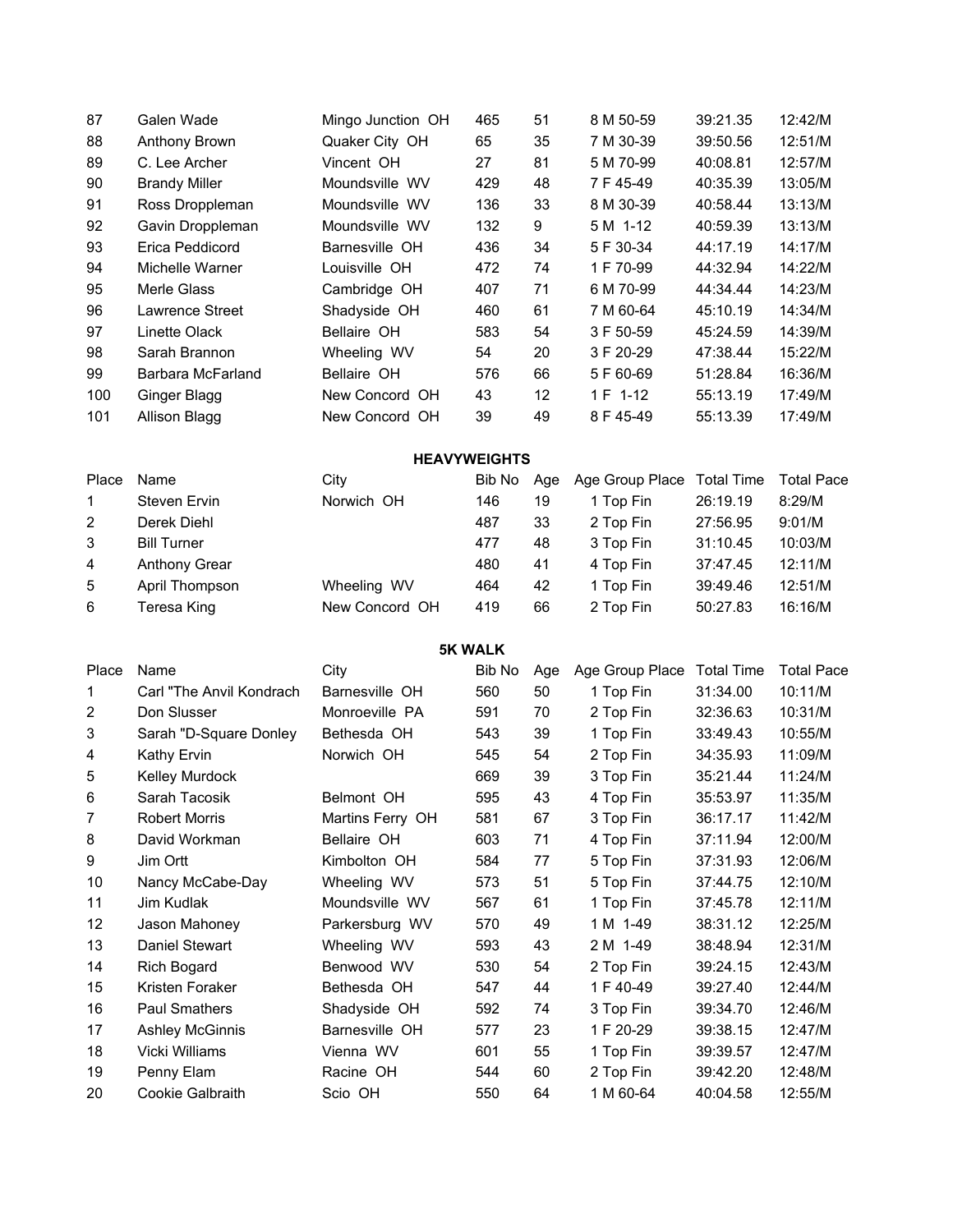| 21 | <b>Darrell Tustin</b>       | Wheeling WV          | 597 | 45 | 3 M 1-49  | 40:05.40   | 12:56/M |
|----|-----------------------------|----------------------|-----|----|-----------|------------|---------|
| 22 | <b>Mary Morris</b>          | Martins Ferry OH     | 580 | 67 | 3 Top Fin | 40:27.69   | 13:03/M |
| 23 | Sandy Colvin                | Belpre OH            | 537 | 66 | 1 F 65-69 | 41:01.40   | 13:14/M |
| 24 | <b>Patty Metz</b>           | Belpre OH            | 578 | 57 | 1 F 50-59 | 41:18.91   | 13:19/M |
| 25 | Craig Bock                  | Parkersburg WV       | 529 | 61 | 2 M 60-64 | 41:23.69   | 13:21/M |
| 26 | Barbara Jahn                | Vincent OH           | 556 | 74 | 1 F 70-99 | 41:40.63   | 13:26/M |
| 27 | Cynthia L. Hein             | Parkersburg WV       | 554 | 71 | 2 F 70-99 | 41:43.69   | 13:27/M |
| 28 | <b>Heather Kovacs</b>       | Barnesville OH       | 561 | 41 | 2 F 40-49 | 42:30.19   | 13:43/M |
| 29 | Donna Donley                | Bridgeport OH        | 542 | 61 | 1 F 60-64 | 42:55.86   | 13:51/M |
| 30 | Dave Byers                  | Conway PA            | 532 | 68 | 1 M 65-69 | 43:01.44   | 13:53/M |
| 31 | Jeffrey Bowers              | Shadyside OH         | 531 | 50 | 1 M 50-54 | 43:05.94   | 13:54/M |
| 32 | Martin White                | Barnesville OH       | 600 | 69 | 2 M 65-69 | 43:11.31   | 13:56/M |
| 33 | Jennifer Antosz             | Saint Clairsville OH | 525 | 30 | 1 F 30-39 | 43:13.97   | 13:56/M |
| 34 | <b>Betsy Rinkes</b>         | Martins Ferry OH     | 588 | 63 | 2 F 60-64 | 43:31.20   | 14:02/M |
| 35 | Janet Blackwell             | Saint Clairsville OH | 528 | 63 | 3 F 60-64 | 44:57.24   | 14:30/M |
| 36 | <b>Michael Turkaly</b>      | Windsor Heights WV   | 596 | 77 | 1 M 75-99 | 45:02.14   | 14:32/M |
| 37 | Cathy Caldwell              | Valley Grove WV      | 533 | 65 | 2 F 65-69 | 45:02.33   | 14:32/M |
| 38 | <b>Blake Headen</b>         | Wellsburg WV         | 553 | 55 | 1 M 55-59 | 45:24.70   | 14:39/M |
| 39 | <b>Buster Mcendree</b>      | Barnesville OH       | 574 | 53 | 2 M 50-54 | 45:50.31   | 14:47/M |
| 40 | Nikki Mcendree              | Barnesville OH       | 575 | 54 | 2 F 50-59 | 45:50.69   | 14:47/M |
| 41 | <b>Colleen Riley</b>        | Marietta OH          | 587 | 28 | 2 F 20-29 | 46:01.00   | 14:51/M |
| 42 | Caleb Cole                  | Belmont OH           | 104 | 15 | 4 M 1-49  | 48:50.17   | 15:45/M |
| 43 | Angie Underwood             | Belmont OH           | 598 | 30 | 2 F 30-39 | 48:51.80   | 15:45/M |
| 44 | Dale Johnson                | Barnesville OH       | 559 | 72 | 1 M 70-74 | 49:03.65   | 15:49/M |
| 45 | <b>Betsy Frohnapfel</b>     | Glen Dale WV         | 549 | 52 | 3 F 50-59 | 49:13.18   | 15:53/M |
| 46 | <b>Carrie Strait</b>        | Glen Dale WV         | 594 | 50 | 4 F 50-59 | 49:13.18   | 15:53/M |
| 47 | <b>Catherine Darling</b>    | Parkersburg WV       | 539 | 51 | 5 F 50-59 | 49:21.69   | 15:55/M |
| 48 | Scott "WalkStar Simonton    | St. Mary's WV        | 589 | 55 | 2 M 55-59 | 49:40.85   | 16:01/M |
| 49 | <b>Curt Stevens</b>         |                      | 604 | 59 | 3 M 55-59 | 49:41.94   | 16:02/M |
| 50 | Pam Marinelli               | Bellaire OH          | 571 | 67 | 3 F 65-69 | 49:43.48   | 16:02/M |
| 51 | <b>Matt Hennings</b>        | Steubenville OH      | 555 | 49 | 5 M 1-49  | 50:42.42   | 16:21/M |
| 52 | <b>Tiffany Franckhauser</b> | Steubenville OH      | 548 | 46 | 3 F 40-49 | 50:49.53   | 16:24/M |
| 53 | Jim Sinoski                 | Saint Clairsville OH | 590 | 66 | 3 M 65-69 | 51:55.19   | 16:45/M |
| 54 | <b>Adam Swallie</b>         |                      | 670 | 34 | 6 M 1-49  | 53:41.94   | 17:19/M |
| 55 | <b>Andrew Clark</b>         |                      | 671 | 33 | 7 M 1-49  | 53:42.26   | 17:19/M |
| 56 | Cody Johnson                | Barnesville OH       | 558 | 38 | 8 M 1-49  | 54:31.87   | 17:35/M |
| 57 | Stanley Czyzewski           | Bellaire OH          | 538 | 80 | 2 M 75-99 | 54:34.72   | 17:36/M |
| 58 | George "Hammer" Macek       | Wheeling WV          | 569 | 70 | 2 M 70-74 | 54:34.92   | 17:36/M |
| 59 | Nancy Barry                 | Wheeling WV          | 526 | 69 | 4 F 65-69 | 57:28.10   | 18:32/M |
| 60 | Stephanie Kramer            | Harrisville OH       | 563 | 40 | 4 F 40-49 | 58:37.69   | 18:55/M |
| 61 | Sherri Kramer               | Harrisville OH       | 562 | 64 | 4 F 60-64 | 58:38.44   | 18:55/M |
| 62 | Cory Krieger                | Bellaire OH          | 566 | 33 | 9 M 1-49  | 58:56.39   | 19:01/M |
| 63 | Lisa Chesnut                | Shadyside OH         | 536 | 65 | 5 F 65-69 | 58:57.41   | 19:01/M |
| 64 | Cynthia Chase               | Saint Clairsville OH | 535 | 62 | 5 F 60-64 | 1:00:59.94 | 19:40/M |
| 65 | Margaret Gramlich           | Wheeling WV          | 551 | 60 | 6 F 60-64 | 1:01:22.93 | 19:48/M |
| 66 | Jeanne Davis                | Powhatan Point OH    | 540 | 59 | 6 F 50-59 | 1:01:34.10 | 19:52/M |
| 67 | Anthony Krieger             | Bellaire OH          | 564 | 6  | 10 M 1-49 | 1:03:45.22 | 20:34/M |